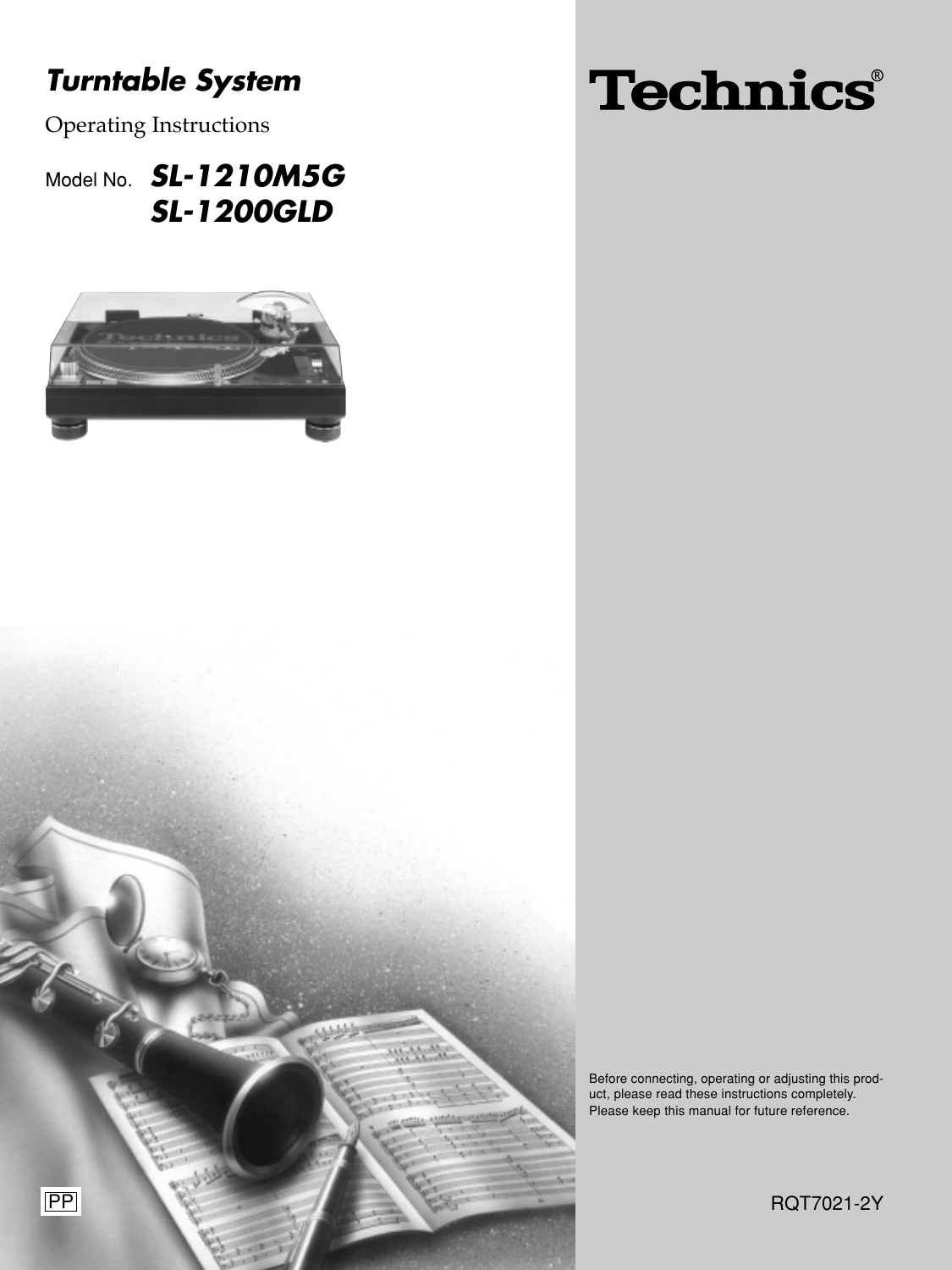### Dear customer

Thank you for purchasing this product.

For optimum performance and safety, please read these instructions carefully.

The illustrations and photograph in this manual are of the SL-1210M5G model.

# **Table of contents**

| Features                                                     |  |
|--------------------------------------------------------------|--|
|                                                              |  |
| <b>Controls </b>                                             |  |
|                                                              |  |
|                                                              |  |
| Connecting to an amplifier and AC power supply cord  5       |  |
|                                                              |  |
|                                                              |  |
|                                                              |  |
|                                                              |  |
|                                                              |  |
|                                                              |  |
|                                                              |  |
|                                                              |  |
|                                                              |  |
|                                                              |  |
|                                                              |  |
| Adjusting tone arm horizontal weight to reduce skipping when |  |
|                                                              |  |
|                                                              |  |
|                                                              |  |
|                                                              |  |
|                                                              |  |
|                                                              |  |

User memo:

| DEALER ADDRESS AND A SERIES AND THE SERIES AND THE SERIES OF THE SERIES OF THE SERIES OF THE SERIES OF THE SERIES OF THE SERIES OF THE SERIES OF THE SERIES OF THE SERIES OF THE SERIES OF THE SERIES OF THE SERIES OF THE SER |
|--------------------------------------------------------------------------------------------------------------------------------------------------------------------------------------------------------------------------------|
|                                                                                                                                                                                                                                |
| TELEPHONE NUMBER                                                                                                                                                                                                               |

The model number and serial number of this product can be found on either the back or the bottom of the unit.

Please note them in the space provided below and keep for future reference.

MODEL NUMBER **SL-1210M5G/SL-1200GLD** SERIAL NUMBER

# **WARNING:**

**TO REDUCE THE RISK OF FIRE, ELECTRIC SHOCK OR PRODUCT DAMAGE, DO NOT EXPOSE THIS APPARATUS TO RAIN, MOISTURE, DRIPPING OR SPLASHING AND THAT NO OBJECTS FILLED WITH LIQUIDS, SUCH AS VASES, SHALL BE PLACED ON THE APPARATUS.**

# **CAUTION!**

**DO NOT INSTALL OR PLACE THIS UNIT IN A BOOKCASE, BUILT-IN CABINET OR IN ANOTHER CONFINED SPACE. ENSURE THE UNIT IS WELL VENTILATED. TO PREVENT RISK OF ELECTRIC SHOCK OR FIRE HAZARD DUE TO OVERHEATING, ENSURE THAT CURTAINS AND ANY OTHER MATERIALS DO NOT OBSTRUCT THE VENTILATION VENTS.**

# **Supplied accessories**





an equilateral triangle, is intended to alert the user to the presence of uninsulated "dangerous voltage" within the product's enclosure that may be of sufficient magnitude to constitute a risk of electric shock to persons.



The exclamation point within an equilateral triangle is intended to alert the user to the presence of important operating and maintenance (servicing) instructions in the literature accompanying the appliance.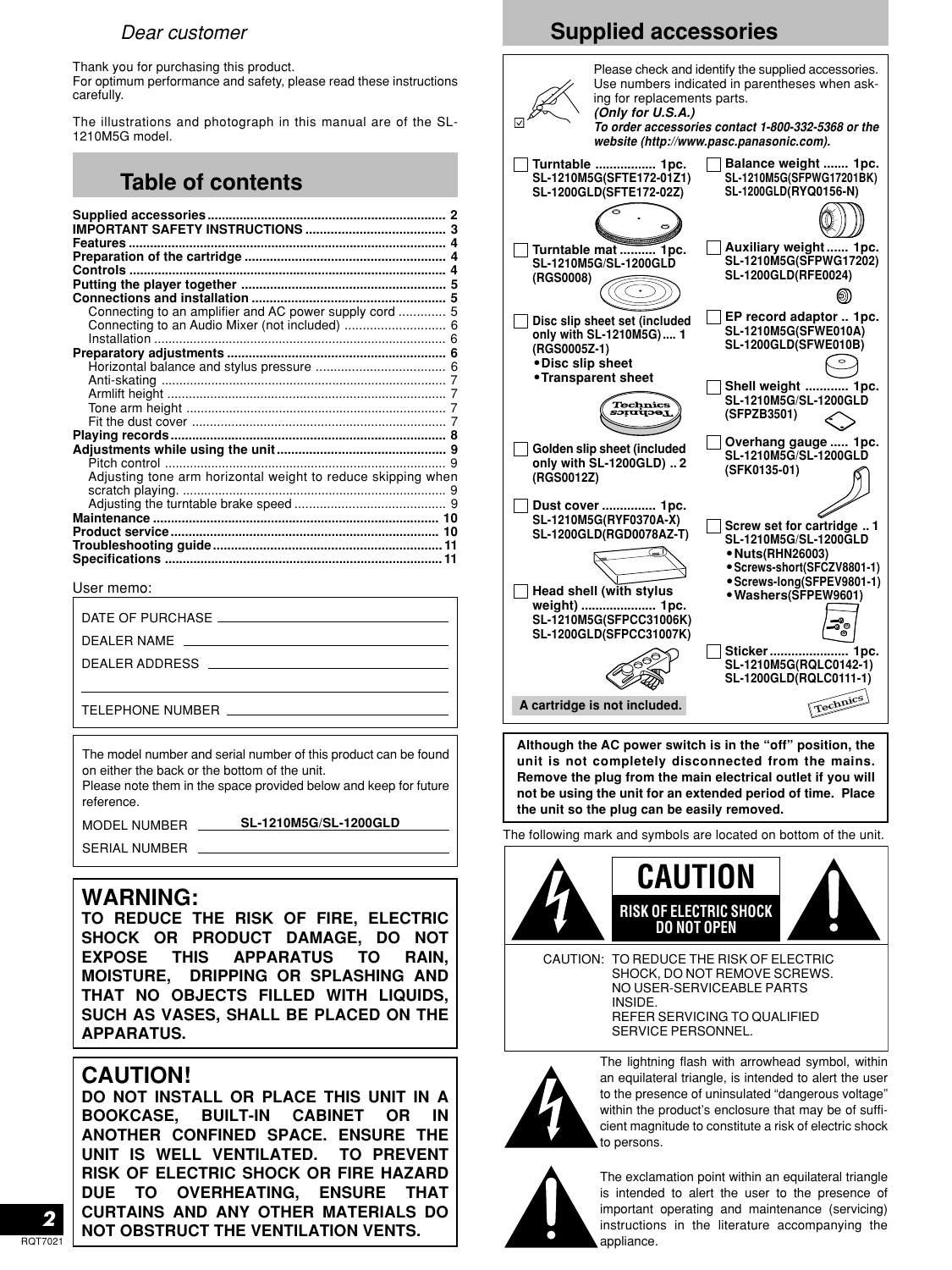# **IMPORTANT SAFETY INSTRUCTIONS**

Read these operating instructions carefully before using the unit. Follow the safety instructions on the unit and the applicable safety instructions listed below. Keep these operating instructions handy for future reference.

- 1) Read these instructions.
- 2) Keep these instructions.
- 3) Heed all warnings.
- 4) Follow all instructions.
- 5) Do not use this apparatus near water.
- 6) Clean only with dry cloth.
- 7) Do not block any ventilation openings. Install in accordance with the manufacturer's instructions.
- 8) Do not install near any heat sources such as radiators, heat registers, stoves, or other apparatus (including amplifiers) that produce heat.
- 9) Do not defeat the safety purpose of the polarized or groundingtype plug. A polarized plug has two blades with one wider than the other. A grounding-type plug has two blades and a third grounding prong. The wide blade or the third prong are provided for your safety. If the provided plug does not fit into your outlet, consult an electrician for replacement of the obsolete outlet.
- 10) Protect the power cord from being walked on or pinched particularly at plugs, convenience receptacles, and the point where they exit from the apparatus.
- 11) Only use attachments/accessories specified by the manufacturer.
- 12) Use only with the cart, stand, tripod, bracket, or table specified by the manufacturer, or sold with the apparatus. When a cart is used, use caution when moving the cart/apparatus combination to avoid injury from tip-over.



- 13) Unplug this apparatus during lightning storms or when unused for long periods of time.
- 14) Refer all servicing to qualified service personnel. Servicing is required when the apparatus has been damaged in any way, such as power-supply cord or plug is damaged, liquid has been spilled or objects have fallen into the apparatus, the apparatus has been exposed to rain or moisture, does not operate normally, or has been dropped.

#### **THE FOLLOWING APPLIES ONLY IN THE U.S.A.**

#### **CAUTION:**

This equipment has been tested and found to comply with the limits for a Class B digital device, pursuant to Part 15 of the FCC Rules.

These limits are designed to provide reasonable protection against harmful interference in a residential installation. This equipment generates, uses and can radiate radio frequency energy and, if not installed and used in accordance with the instructions, may cause harmful interference to radio communications. However, there is no guarantee that interference will not occur in a particular installation. If this equipment does cause harmful interference to radio or television reception, which can be determined by turning the equipment off and on, the user is encouraged to try to correct the interference by one or more of the following measures:

- ¡Reorient or relocate the receiving antenna.
- ¡Increase the separation between the equipment and receiver.
- ¡Connect the equipment into an outlet on a circuit different from that to which the receiver is connected.
- ¡Consult the dealer or an experienced radio/TV technician for help.

Any unauthorized changes or modifications to this equipment would void the user's authority to operate this device.

This device complies with Part 15 of the FCC Rules. Operation is subject to the following two conditions: (1) This device may not cause harmful interference, and (2) this device must accept any interference received, including interference that may cause undesired operation.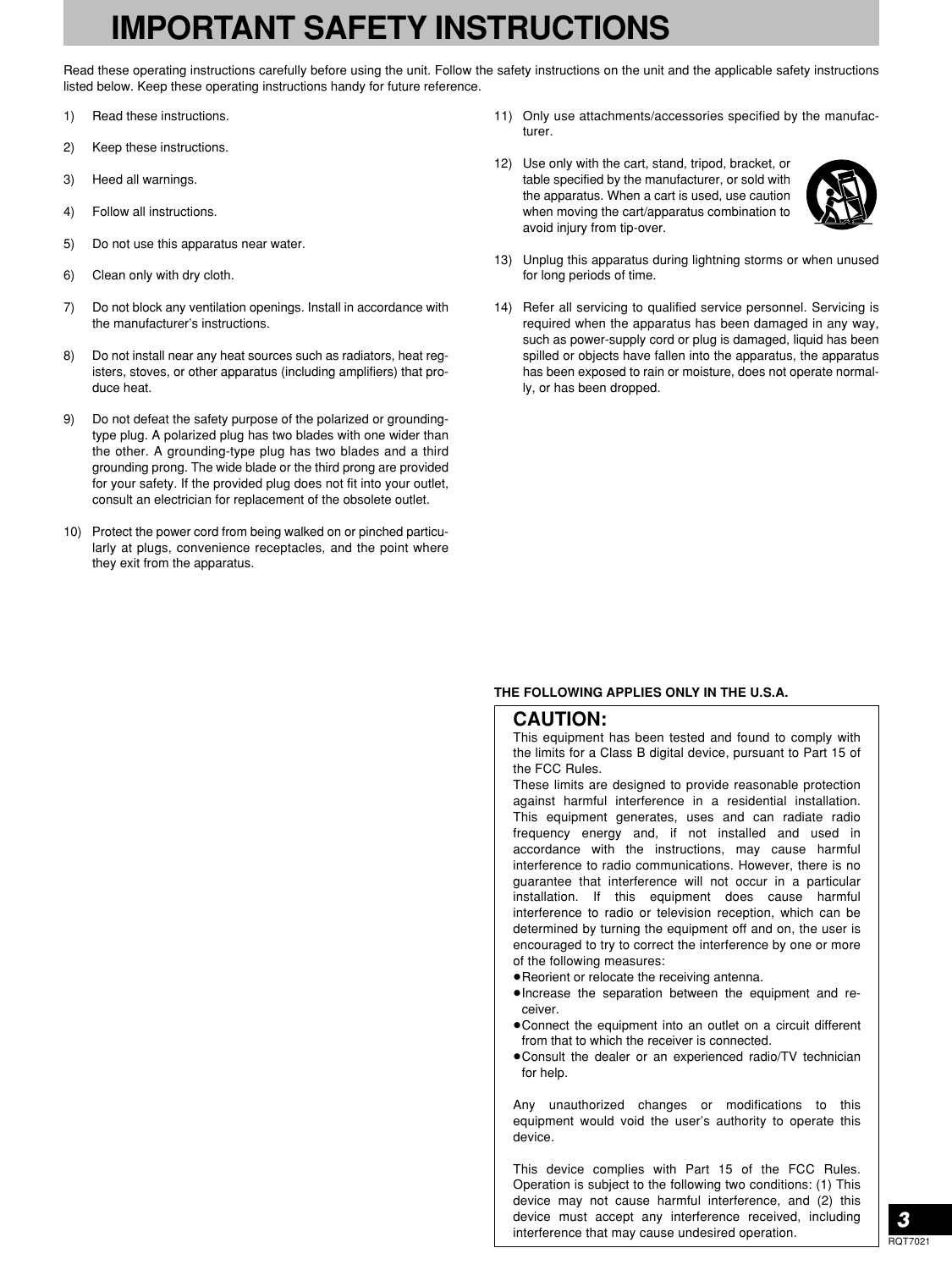# **Features**

#### **A masterpiece amongst turntables with a worldwide reputation.**

#### **Highly accurate turntable speed maintained continuously with a quartz pitch control.**

- **•**The [±16/±8] button can control a wide range between –8 % and  $+8\%$  and  $-16\%$  and  $+16\%$ .
- The [±16/±8] indicator LED illuminates in the dark.
- **•**The pitch can be varied throughout the range maintaining perfect accuracy.
- **•**Pitch can be instantly reset to the rated speed (33 1/3 or 45 r/min) with the reset button.
- **•**The pitch control slider can be easily replaced.
- **The direct drive produces high torque.**
- **•**Wow and flutter below 0.01 %. Starting torque of 1.5 kg-cm enabling the turntable to reach 33 1/3 r/min in 0.7 seconds.
- **•**Smooth stops are achieved with a fully electronic braking system. The braking speed can be adjusted with the brake speed control knob.

#### **Tone arm with gimbal suspension**

- **•**Using the balance weight control measurement units on the tone arm, you can quickly change stylus pressure settings to the appropriate pressure.
- **•**Stylus skipping can be reduced using horizontal weight control for scratch play.
- **•**The tone arm can be finely adjusted in a range of 6 millimeters with the lockable height control.

#### **Anti-vibration design with 3 layer cabinet construction and large insulating legs.**

#### **Pop-up stylus light.**

**•**A blue LED light illuminates the stylus.

# **Preparation of the cartridge**

# **1 Attach a cartridge (not included).**

Follow the cartridge's instructions to correctly attach it to the head shell.

- **•**Use the included shell weight when using a light cartridge (3.5 to 6.5 grams).
- **•**Remove the stylus weight.
- Using the stylus weight  $($   $\Rightarrow$  page 6).



# **2 Adjust the overhang.**

Fit the included overhang gauge to the head shell. Adjust the overhang and facing of the cartridge and tighten the screws. **•**Line the stylus tip up with the end of the gauge.

**•**The cartridge should be parallel on the shell head.



**Controls**



| No. | Name                                       | Reference page(s) |
|-----|--------------------------------------------|-------------------|
|     |                                            |                   |
|     | 2 Turntable base  4                        |                   |
|     | 3 Turntable mat (Or disc slip sheet)  5    |                   |
|     |                                            |                   |
|     | 6 Center spindle  5                        |                   |
|     |                                            |                   |
|     | 7 Power switch (power)  8                  |                   |
|     | 8 Strobe light, pilot lamp  8              |                   |
|     | <b>9 Start-stop button (start-stop)  8</b> |                   |
|     | 10 Speed select buttons (33, 45)  8        |                   |
|     |                                            |                   |
|     |                                            |                   |
|     |                                            |                   |
|     |                                            |                   |
|     | <b>6 Stylus pressure control  6</b>        |                   |
|     |                                            |                   |
|     |                                            |                   |
|     |                                            |                   |
|     |                                            |                   |
|     |                                            |                   |
|     |                                            |                   |
|     |                                            |                   |
|     |                                            |                   |
|     |                                            |                   |
|     |                                            |                   |
|     |                                            |                   |
|     | 20 Variable range pitch button (±16/±8)  9 |                   |
|     |                                            |                   |
|     | 29 Stylus light                            | 8                 |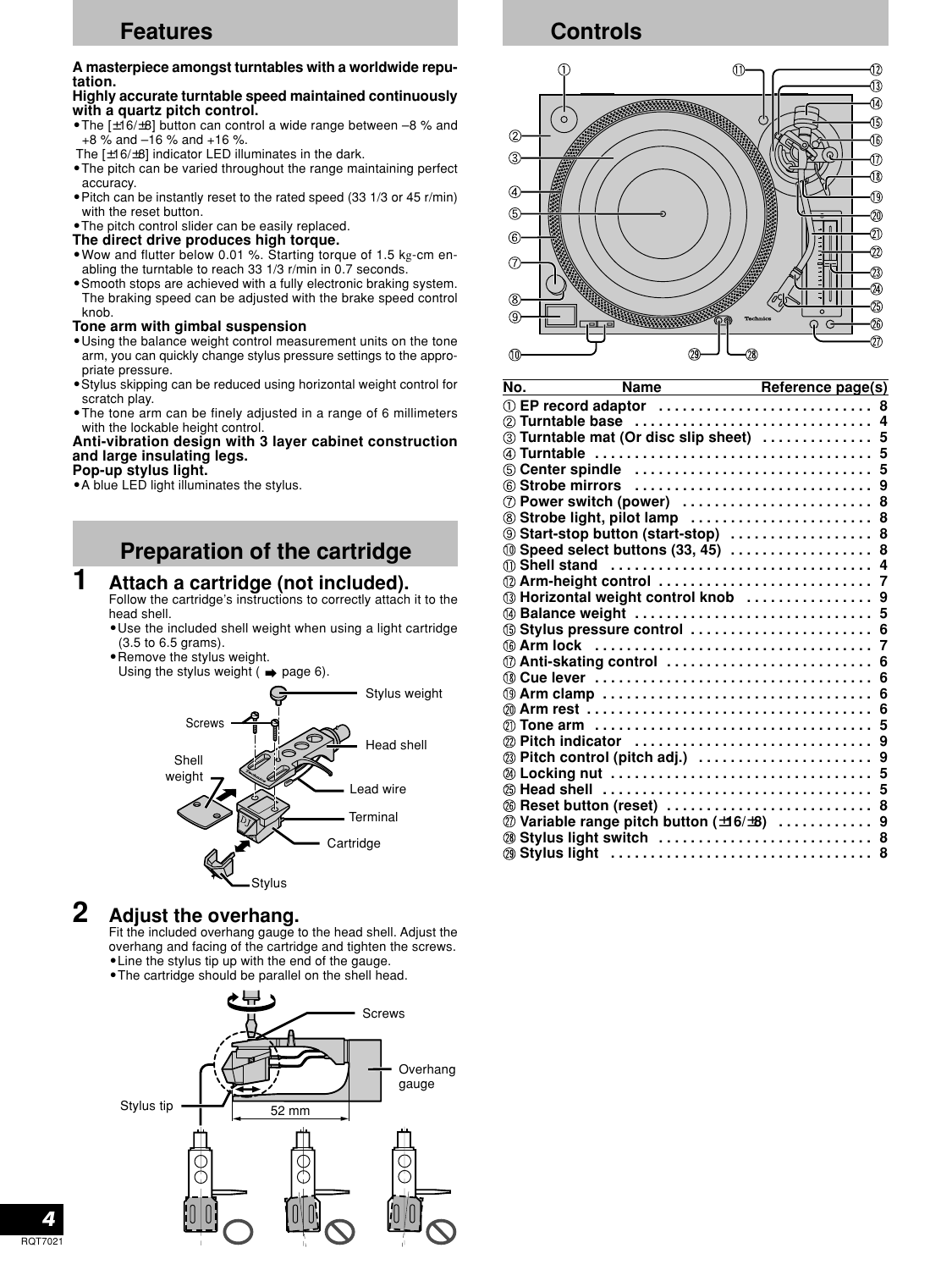# **Putting the player together**

In order to prevent damage during shipping some of the equipment has been disassembled.

- Put the player together in the following order.
- **•**Do not connect the AC power supply cord until set up is complete. **•**Leave the dust cover off until set up and adjustments are com-
- plete.



# **Connections and installation**

# **Connecting to an amplifier and AC power supply cord**

**1. Connect the PHONO earth lead and stereo PHONO cables to the amplifier PHONO terminals.**

| Stereo connection cable | White (L)<br>$Red$ $(R)$ | ⊲ Till<br><b>d■⊪⊪</b> |
|-------------------------|--------------------------|-----------------------|
|-------------------------|--------------------------|-----------------------|

**•**If the earth lead isn't connected, a hum will be heard from the AC power source.

**•**You will not have adequate volume or sound quality if connecting to an amplifier that has no PHONO terminals.

#### **2. Connect the AC power supply cord.**

**•**Connect this cord only after all other connections are complete.

**•**Confirm the wattage of AC outlets on amplifiers and receivers before using them for this unit. This unit consumes 14.5 W.



# **1 Fit the turntable and turntable mat.**

Put the turntable on the center spindle and then lay the mat on top.

- **•**Be very careful when putting the turntable on the main unit. The magnet on the bottom of the turntable is finely adjusted and sharp contact can cause it to move and lead to poor operation. Ensure the magnet remains free from dust and iron particles.
- **•**Do not adjust the screws attaching the magnet to the turntable. The rated performance of the unit cannot be guaranteed if the magnet is moved.

# **2 Attach the head shell.**

Fit the head shell into the tone arm, keep it horizontal and tighten the locking nut.



### **3 Attach the balance weight to the rear of the tone arm.**

If the cartridge weighs between 10 and 13 grams, attach the included auxiliary weight to the main balance weight.

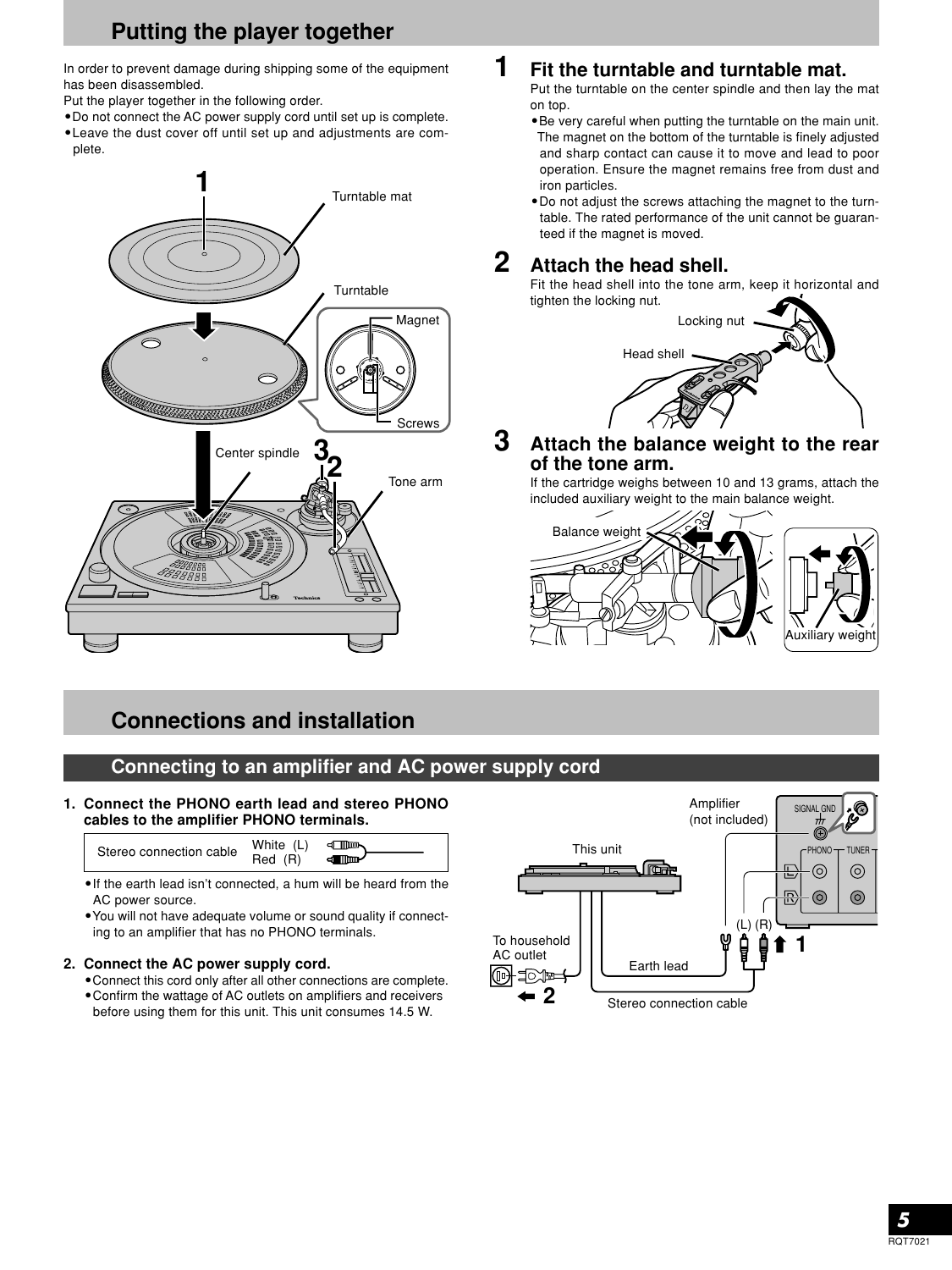# **Connections and installation**

### **Connecting to an Audio Mixer (not included)**

- **•**Disconnect all units from the power source before making any connections.
- **•**Reconnect the AC power supply cord after all other connections are complete.



# **Preparatory adjustments**

### **Horizontal balance and stylus pressure**

### **1 Release the tone arm.**

- **1. Remove the stylus cover, taking care not to damage the stylus, then release the arm clamp.**
- **2. Free the tone arm from the arm rest.**



# **2 Adjust horizontal balance**

- **1. Push the cue lever down.**
- **2. Turn the anti-skating control to "0".**
- **3. Turn the balance weight until the arm is approxi-**

Take care at this time not to allow the stylus to touch the unit.



# **Installation**

**•**Install the unit on a horizontal surface protected from vibrations. **•**Keep this unit as far as possible from speakers.

#### **Note**

- **•**Ensure the unit is not exposed to direct sunlight, dust, humidity, and heat from a heating appliance.
- **•**This unit may pick up interference from a radio if there is one nearby. Keep radios as far as possible from this unit.

#### **Adjusting the height of the insulators**

Place the unit where it is to be used and adjust the height of the legs to make the unit horizontal.



- **<sup>3</sup> Turn the stylus pressure control to "0" 1. Return the tone arm to the arm rest and fix it with the arm clamp.**
	- **2. Turn the stylus pressure control to "0".** Hold the balance weight still while doing this.



**4 Adjust stylus pressure Turn the balance weight to adjust to the appropriate pressure for the cartridge you are using.** See the cartridge's instructions for recommended stylus pressure.

The stylus pressure control will turn at the same time. Stop when the center line points to the required pressure.



#### **For your reference**

Use the stylus weight (included) to increase stylus pressure by 4 grams.

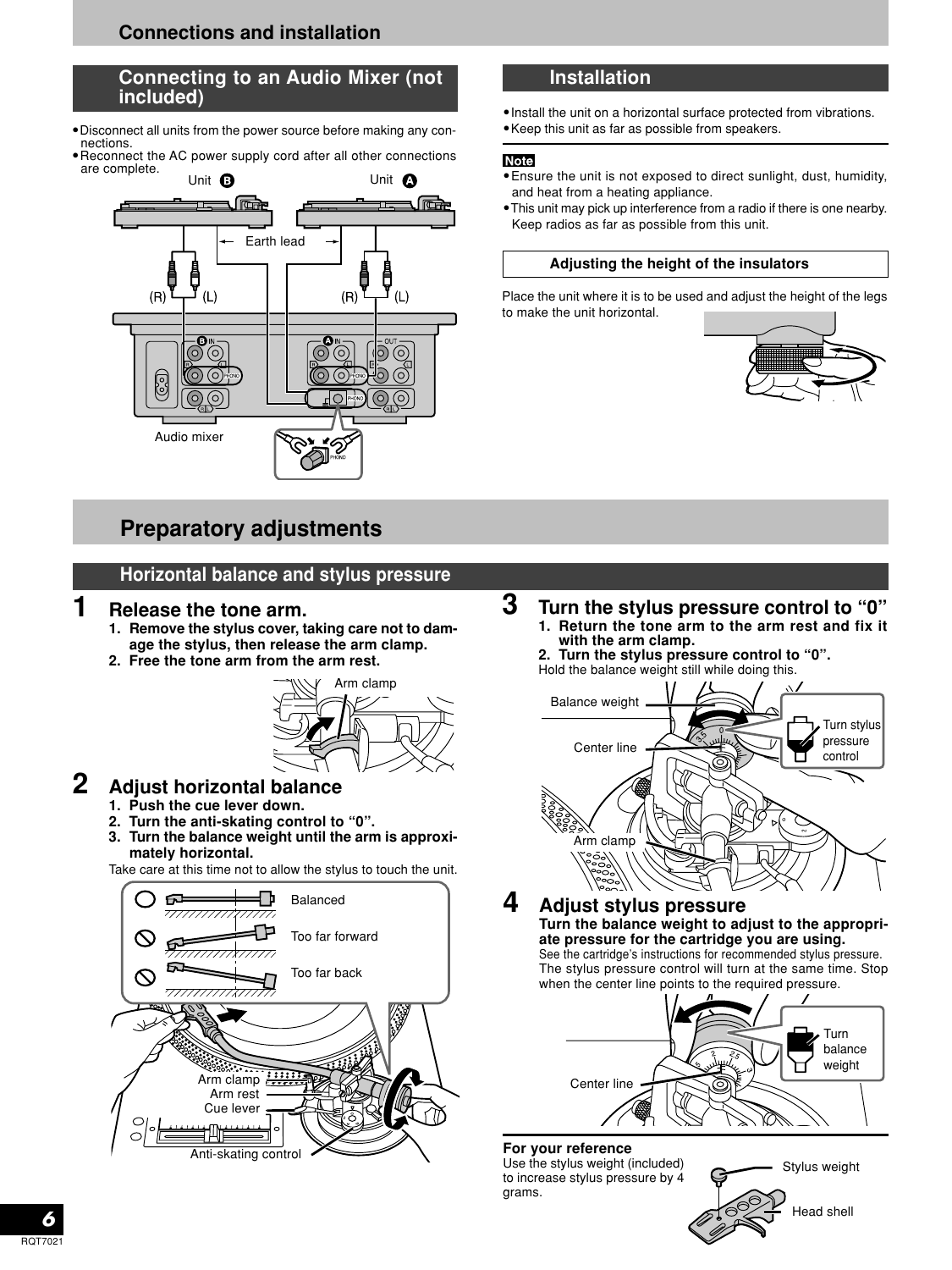#### **Using the balance weight control**

Make note of the balance weight setting for your stylus cartridge, you can quickly change the stylus pressure without having to readjust the horizontal balance of the arm each time you remove and re-attach the stylus cartridge.

- **Attach the cartridge to the tone arm you are using.**
- **Turn the balance weight control to the setting you previously used to balance the weight including cartridge.**
- **Turn the stylus pressure control dial to the setting you previously used to balance the weight including cartridge.**



### **Anti-skating**

**Adjust the dial to the same value as the stylus pressure control when playing normal music.**

#### **For scratch play**

Adjust the control to reduce skipping.



### **Armlift height**

#### **Preparation**

- 1. Put a record on the turntable.
- 2. Take off the stylus cover and release the arm clamp.

#### **Use a screwdriver to turn the armlift screw.**

Make this adjustment only if the cartridge you are using makes it necessary.

- **•**Turning the screw clockwise lowers the armlift.
- **•**Turning the screw anti-clockwise raises the armlift.



#### **Note**

Armlift height (the distance between the record and stylus when the cue lever is raised) is set to between 8 and 13 millimeters at time of shipment.



# **Tone arm height**

**1. Release the arm lock.**



#### **2. Adjust the arm height.**

**•**Adjust the ring using the chart below as reference so the arm height matches the indicated height of the cartridge. Measurements are marked on the arm height control ring in 0.5 millimeter intervals.



| Cartridge height<br>(H) in millimeters | Height control<br>position |
|----------------------------------------|----------------------------|
| 17                                     |                            |
| 18                                     |                            |
| 19                                     | 2                          |
| 20                                     | 3                          |
| 21                                     |                            |
| 22                                     | 5                          |
| 23                                     |                            |

**•**If you do not know the height of your cartridge, rest the stylus on a record and adjust the height control until the tone arm and record are parallel.



**3. Lock the arm after adjusting the height.**

### **Fit the dust cover**

#### **SL-1210M5G**

**Hold the dust cover with both hands and fit it over the player from directly above.**



#### **SL-1200GLD**

#### **Place the dust cover in position from directly above, holding it at both sides.**

For detaching the dust cover, be certain first to raise it as illustrated before removal.

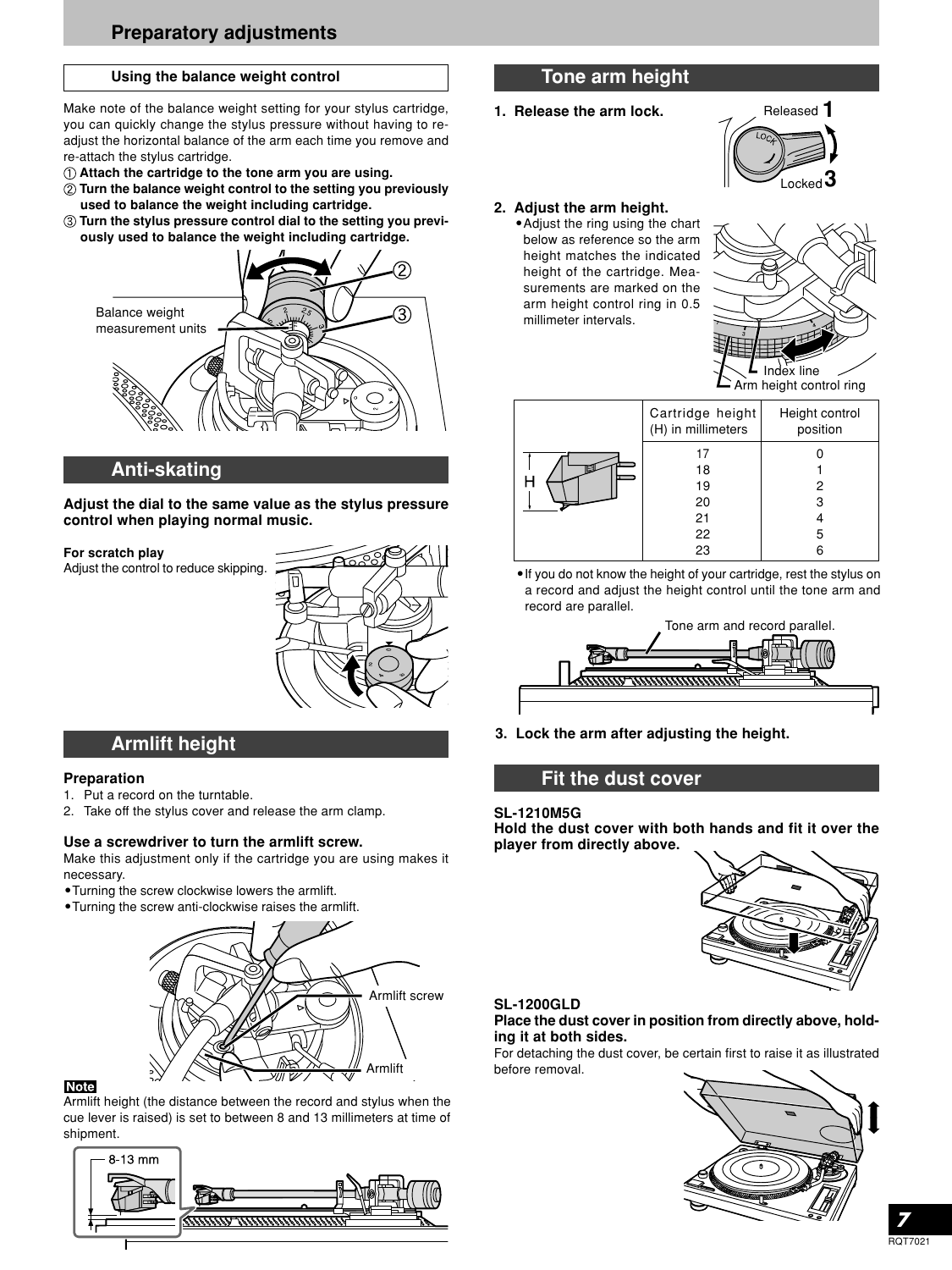# **Playing records**

#### **Preparation**

- 1. Put a record on the turntable.
- 2. Take off the stylus cover and release the arm clamp.



# **1 Turn [power] to turn the unit on.**

- **•**The pilot lamp comes on.
- **•**33 1/3 r/min is automatically selected and the indicator lights.
- **•**Press [45] if you are playing a 45 r/min record.



**2 Press [start-stop].** The turntable starts revolving.



**3 Press [reset] to light the pitch control green LED lamp.**

The pitch returns to 33 1/3 or 45 r/min.



**over the record.**

Use the above indicated pitch for playing standard music.

### **To temporarily stop play**

Lift the cue lever. The stylus lifts off the record.

### **Refer to page 9 for fine adjustments to the pitch**

#### **When using EP records**

- 1. Take the EP record adaptor out of its holder and fit it over the center spindle.
- 
- 2. Press [45] to change the speed.

#### **When play finishes**

- 1. Lift the cue lever and move the tone arm back to the arm rest.
- 2. Press [start-stop].
- The electronic brake gently stops the turntable.
- 3. Turn [power] to turn the unit off.
- 4. Clamp the tone arm and put the stylus cover back on.

#### **When the player is to be used for scratch play.**

Use the disc slip sheet instead of the turntable mat. This enables the record to be easily moved during play.

- **•**Top (printed side): Lay the record on this side.
- **•**Bottom: Slippery side.

#### **For a different kind of slip**

Put the transparent sheet under the disc slip sheet.





Cue lever

#### **To light up the stylus**

- **•**Press the stylus light switch. A blue LED light rises up and illuminates the stylus.
- **•**When the light is not required, press it down. The light also goes out.

#### **Note**

Press the switch firmly. If the switch is lightly pressed, the light may come on but not rise up.



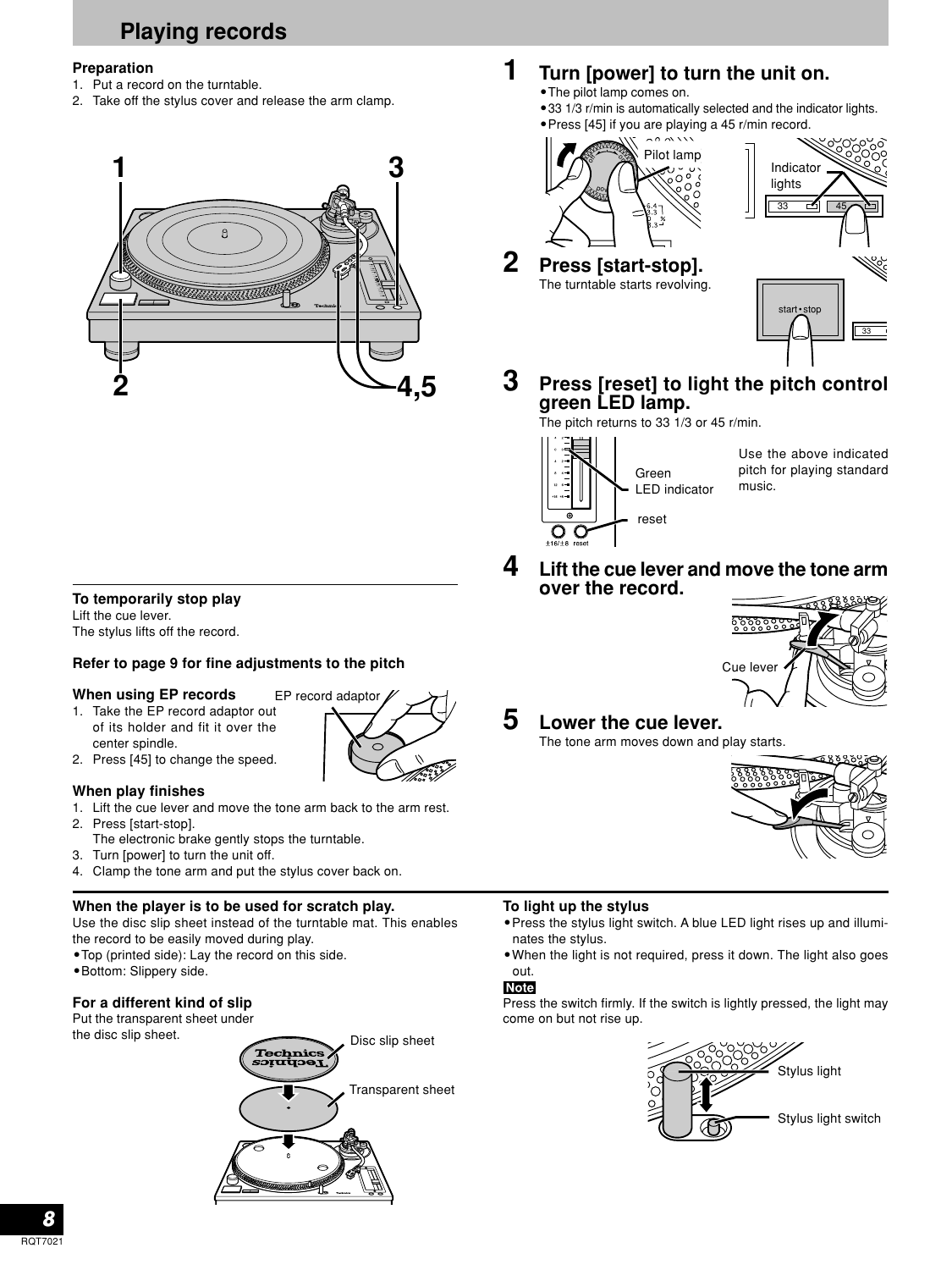### **Pitch control**

**Fine adjustment to the number of revolutions per minute.**

# **1 Press [reset] to turn off the green LED light.**

### **2 Press [**±**16/**±**8] to select the pitch.**

- **•**When [±16/±8] is pressed once (up position), the [±16] pitch indicator lights on the pitch control slider.
- **•**When [±16/±8] is pressed twice (down position), the [± 8] pitch indicator lights on the pitch control slider.



### **3 Slide [pitch adj.] while the turntable is revolving.**

Move the control to the required position.

**•**The numbers represent approximate percentages.

**•**Pitch can be adjusted between –8 % and +8 % or –16 % and +16 %.

#### **To reset pitch to the preset value**

Press [reset].

The green LED indicator lights and the pitch immediately returns to the set value (33 1/3 or 45 r/min), regardless of any adjustments made with [pitch adj.].

Press [reset] again and pitch returns to the adjusted value.

#### **To measure pitch**

The four rows of strobe mirrors around the edge of the turntable can assist you in measuring pitch.



 $-$  - +6.4 % change in pitch when stationary -- +3.3 % change in pitch when stationary

- -- Normal turntable speed when stationary
- $-5 3.3$  % change in pitch when stationary

They are lit by the strobo light as they pass and each row appears to stand still at a different pitch.



#### **Note**

Read the pitch control slider replacement instructions that comes with this product carefully when replacing the pitch control slider.

### **Adjusting tone arm horizontal weight to reduce skipping when scratch playing.**

The horizontal weight of the tone arm can be adjusted using the horizontal weight control knob on the gimbal suspension to reduce skipping when scratch playing.

#### **For scratch play**

Turn the knob all the way in the "A" direction to apply horizontal weight.

#### **For normal play**

Turn the knob all the way in the "B" direction to reduce horizontal weight.

**•**Do not move the horizontal weight control knob when playing music.

Horizontal weight control knob



#### **When the horizontal weight control knob becomes worn out**

Replace with a new horizontal weight control knob. Loosen the fastening screw to remove the knob.





#### **Consult with a qualified dealer when purchasing a horizontal weight control knob.**

Use the following product number when asking for the replacement. Product reference No. RGZ0053Z-S.

### **Adjusting the turntable brake speed**

Brake speed can be adjusted by pressing [start-stop] until the turntable stops.

Use a small screwdriver in the hole on the turntable to adjust the brake speed.

S: Slow stop

F: Fast stop

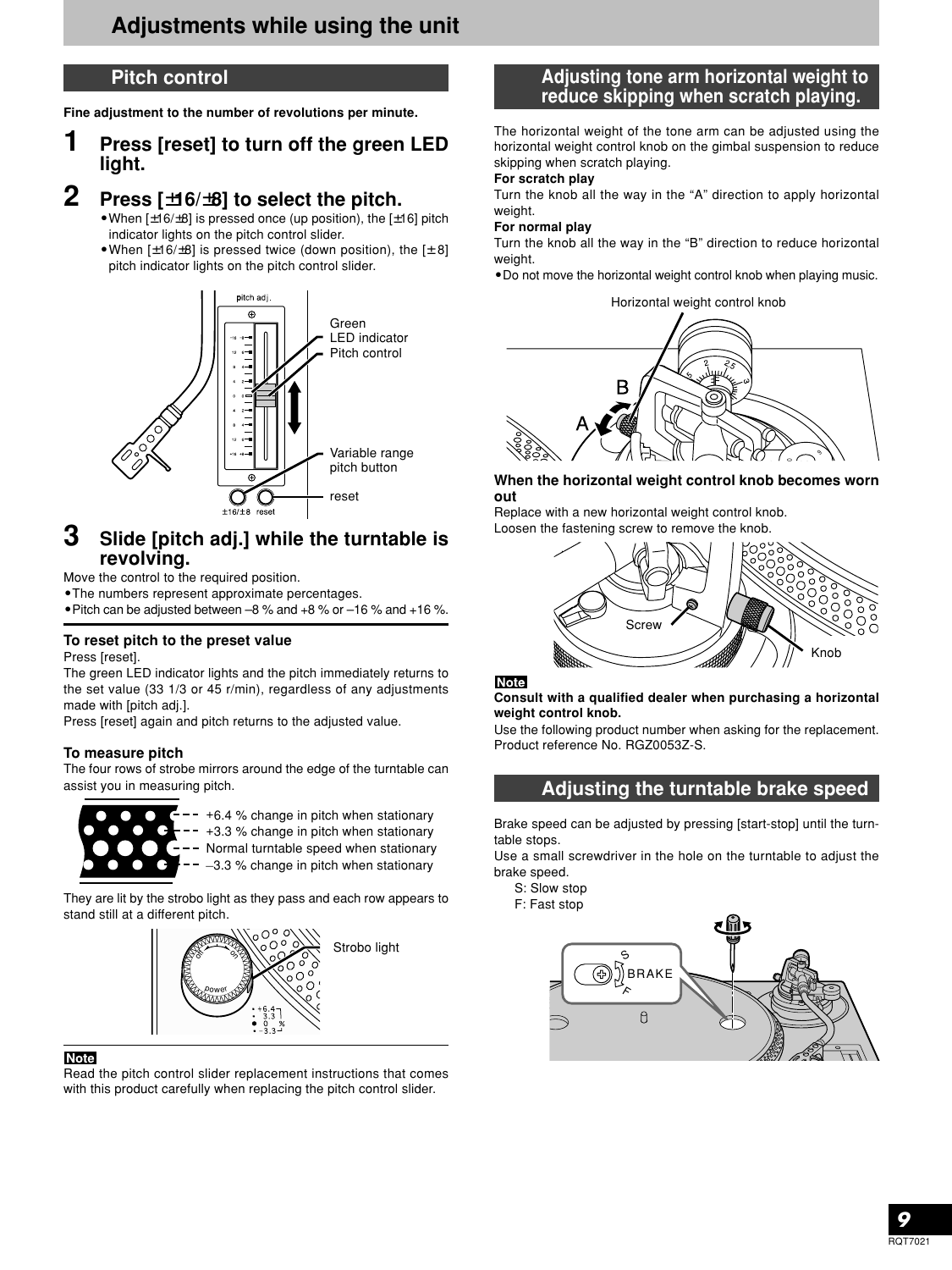# **Maintenance**

#### **Care of the parts**

#### **To clean this unit, wipe with a soft, dry cloth.**

- **•**Never use alcohol, paint thinner, or benzine to clean this unit.
- **•**Before using chemically treated cloth, read the instructions that came with the cloth carefully.

#### **Note**

Do not wipe the dust cover while playing a record.

This can cause static electricity. This static can cause the tone arm to be attracted towards the cover.

#### **Thoroughly clean dust off the stylus and record.**

- **•**Use a soft brush to clean the stylus. Brush from the base to the tip.
- **•**Use a good quality record cleaner to keep your records clean.



#### **Wipe the head shell terminals occasionally.**

Use a soft cloth. Turn the amplifier off before fitting or removing the head shell.

- **•**Damage to your speakers can occur if the head shell is moved while the volume is turned up.
- **•**Leave the stylus cover on while handling the head shell to prevent damaging the stylus.

#### **Oiling the center spindle.**

Oil Apply 2 or 3 drops every 2000 hours of operation. Use SFW0010 oil (not included).



**Moving the unit**

#### **Repackage the unit in the packaging it came in.**

- If you no longer have the packaging, do the following:
- **•**Return the tone arm to the arm rest and tape it in place.
- **•**Remove the balance weight and head shell from the tone arm and carefully wrap them.
- **•**Take off the turntable and turntable mat and carefully wrap them.
- **•**Carefully wrap the main unit in a blanket or paper.

# **Product service**

- **1. Damage requiring service**—The unit should be serviced by qualified service personnel if:
	- (a) The AC power supply cord or AC adaptor has been damaged; or
	- (b) Objects or liquids have gotten into the unit; or
	- (c) The unit has been exposed to rain; or
	- (d) The unit does not operate normally or exhibits a marked change in performance; or
	- (e) The unit has been dropped or the cabinet damaged.
- **2. Servicing**—Do not attempt to service the unit beyond that described in these operating instructions. Refer all other servicing to authorized servicing personnel.
- **3. Replacement parts**—When parts need replacing ensure the servicer uses parts specified by the manufacturer or parts that have the same characteristics as the original parts. Unauthorized substitutes may result in fire, electric shock, or other hazards.
- **4. Safety check**—After repairs or service, ask the servicer to perform safety checks to confirm that the unit is in proper working condition.

#### **Product information**

For product information or assistance with product operation: In the U.S.A., contact the Panasonic Customer Call Center at 1- 800-211-7262, or the website http://www.panasonic.com/contactinfo, or the website (http://www.panasonic.com/support).

In Canada, contact the Panasonic Canada Inc. Customer Care Centre at 905-624-5505, or visit the website (www.panasonic.ca), or an authorized Servicentre closest to you.

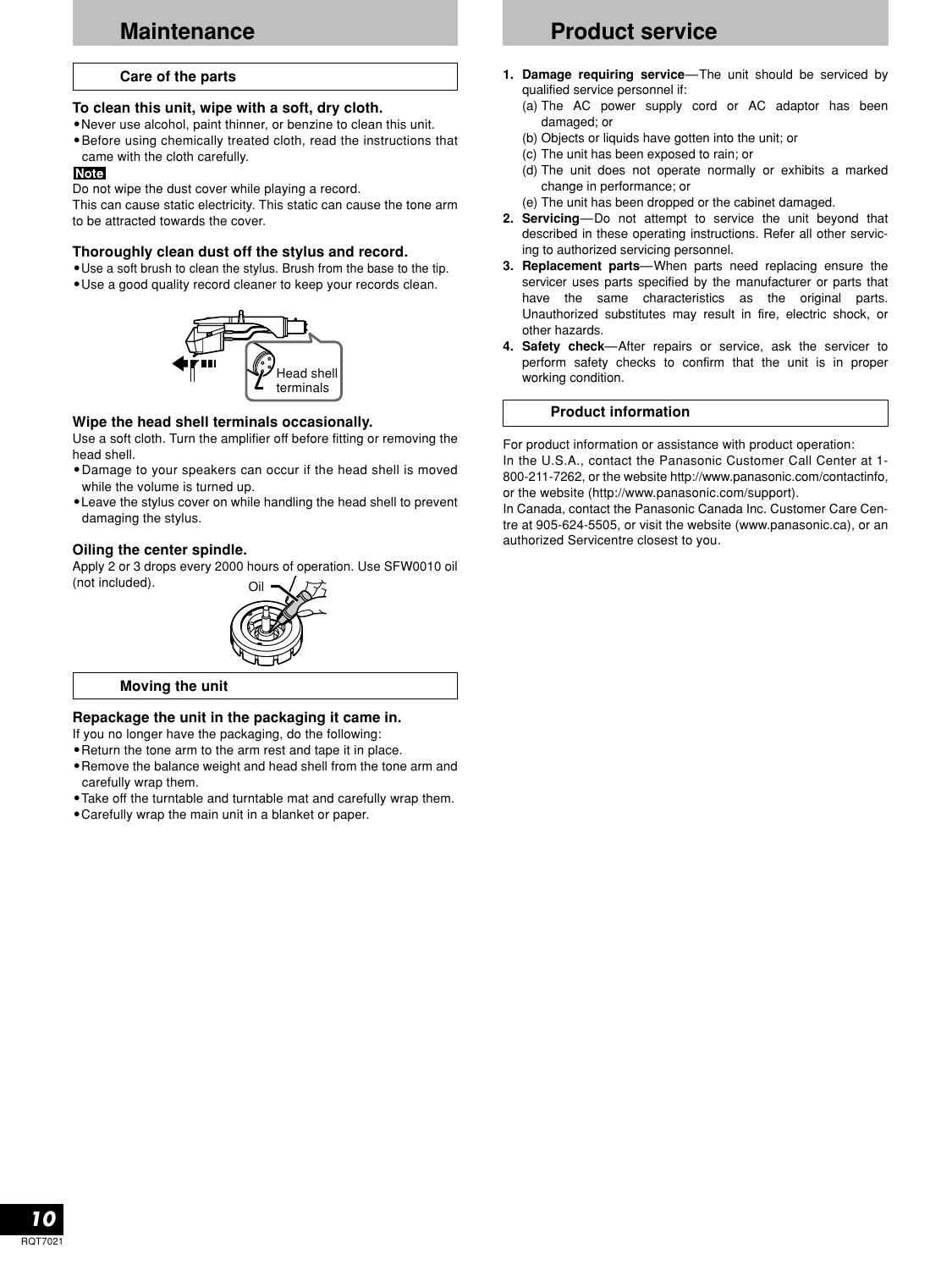# **Troubleshooting guide**

**Before requesting service, make the below checks. If you are in doubt about some of the check points, or if the remedies indicated in the chart do not solve the problem:**

**In the U.S.A., contact the Panasonic Customer Call Center at 1-800-211-7262, or the website http://www.panasonic.com/contactinfo, or the website (http://www.panasonic.com/support).**

**In Canada, contact the Panasonic Canada Inc. Customer Care Centre at 905-624-5505, or visit the website (www.panasonic.ca), or an authorized Servicentre closest to you.**

| Problem                                        | Probable cause(s)                                                                                 | <b>Suggested remedy</b>                                                    | Reference<br>page(s) |
|------------------------------------------------|---------------------------------------------------------------------------------------------------|----------------------------------------------------------------------------|----------------------|
| No power.                                      | Is the AC power supply cord plugged in?                                                           | Plug the cord in firmly.                                                   |                      |
| There is power but no sound.<br>Sound is weak. | Are connections to the amplifier/receiver's<br>PHONO terminals correct?                           | Connect the stereo pin cables to the amplifier's<br>PHONO terminals.       |                      |
| Left and right sounds are re-<br>versed.       | Are the stereo connection cable connections<br>to the amplifier or receiver reversed?             | Double check all connections.                                              |                      |
| Humming heard during play.                     | Are there other appliances or their AC power<br>supply cords near the stereo connection<br>cable? | Separate the appliances and their AC power<br>supply cords from this unit. |                      |
|                                                | Is the earth lead connected?                                                                      | Make sure the earth lead is correctly con-<br>nected.                      |                      |

# **Specifications**

| <b>Turntable section</b>        |                                          |
|---------------------------------|------------------------------------------|
| Type                            | Quartz direct drive                      |
|                                 | Manual turntable                         |
| Drive method                    | Direct drive                             |
| Motor                           | Brushless DC motor                       |
| Turntable platter               | Aluminum diecast                         |
|                                 | Diameter 33.2 cm (13-5/64")              |
|                                 | Mass 1.7 kg (3.74 lb.)                   |
| Turntable speeds                | 33 1/3 r/min, 45 r/min                   |
| Variable range pitch            | $\pm 8$ %, $\pm 16$ % (two settings)     |
| <b>Starting torque</b>          | 1.5 $kg$ cm $(1.3 lb in)$                |
| <b>Build-up characteristics</b> | $0.7$ s. from standstill to 33 1/3 r/min |
| <b>Braking system</b>           | Electronic brake                         |
| <b>Wow and flutter</b>          | $0.01$ % WRMS*                           |
|                                 | 0.025 % WRMS (JIS C5521)                 |
|                                 | $\pm 0.035$ % peak (IEC 98A Weighted)    |
| <b>Rumble</b>                   | -56 dB (IEC 98A Unweighted)              |
|                                 | -78 dB (IEC 98A Weighted)                |

\This rating refers to turntable assembly alone, excluding effects of record, cartridge or tonearm, but including platter. Measured by obtaining signal from built-in frequency generator of motor assembly.

#### **Tonearm section**

| <b>Type</b>                       | Universal                                                              |
|-----------------------------------|------------------------------------------------------------------------|
| <b>Effective length</b>           | 230 mm (9-1/16")                                                       |
| Arm height adjustment range       | $0 - 6$ mm                                                             |
| Overhang                          | 15 mm (19/32")                                                         |
| <b>Effective mass</b>             | $12 g$ (without cartridge)                                             |
| Offset angle                      | $22^{\circ}$                                                           |
| <b>Friction</b>                   | Less than 7 mg (lateral, vertical)                                     |
| <b>Tracking error angle</b>       |                                                                        |
|                                   | Within $2^{\circ}$ 32' (at the outer groove of 30 cm (12") record)     |
|                                   | Within $0^{\circ}$ 32' (at the inner groove of 30 cm (12") record)     |
| Stylus pressure adjustment range  | $0-4g$                                                                 |
| Applicable cartridge weight range | $3.5 - 13$ g                                                           |
|                                   | $11 - 20.5$ g (including headshell)                                    |
| (with auxiliary weight)           | $9.5 - 13g$                                                            |
|                                   | $17 - 20.5$ g (including headshell)                                    |
| (with shell weight)               | $3.5 - 6.5$ g                                                          |
|                                   | $11 - 14$ g (including headshell)                                      |
| <b>Headshell weight</b>           | 7.5g                                                                   |
|                                   |                                                                        |
| General                           |                                                                        |
| Power supply                      | AC 120 V, 60 Hz                                                        |
| <b>Power consumption</b>          | 14.5 W                                                                 |
|                                   | <b>Dimensions (WXHXD) SL-1210M5G</b> $45.3 \times 17.2 \times 35.5$ cm |
|                                   | $(17-27/32" \times 6-25/32" \times 13-31/32")$                         |
|                                   | <b>SL-1200GLD</b> $45.3 \times 17.2 \times 36.0$ cm                    |
|                                   | $(17-27/32" \times 6-25/32" \times 14-5/32")$                          |
| Mass                              | 11.7 kg (25.74 lb)                                                     |

#### **Note**

Specifications are subject to change without notice. Mass and dimensions are approximate.